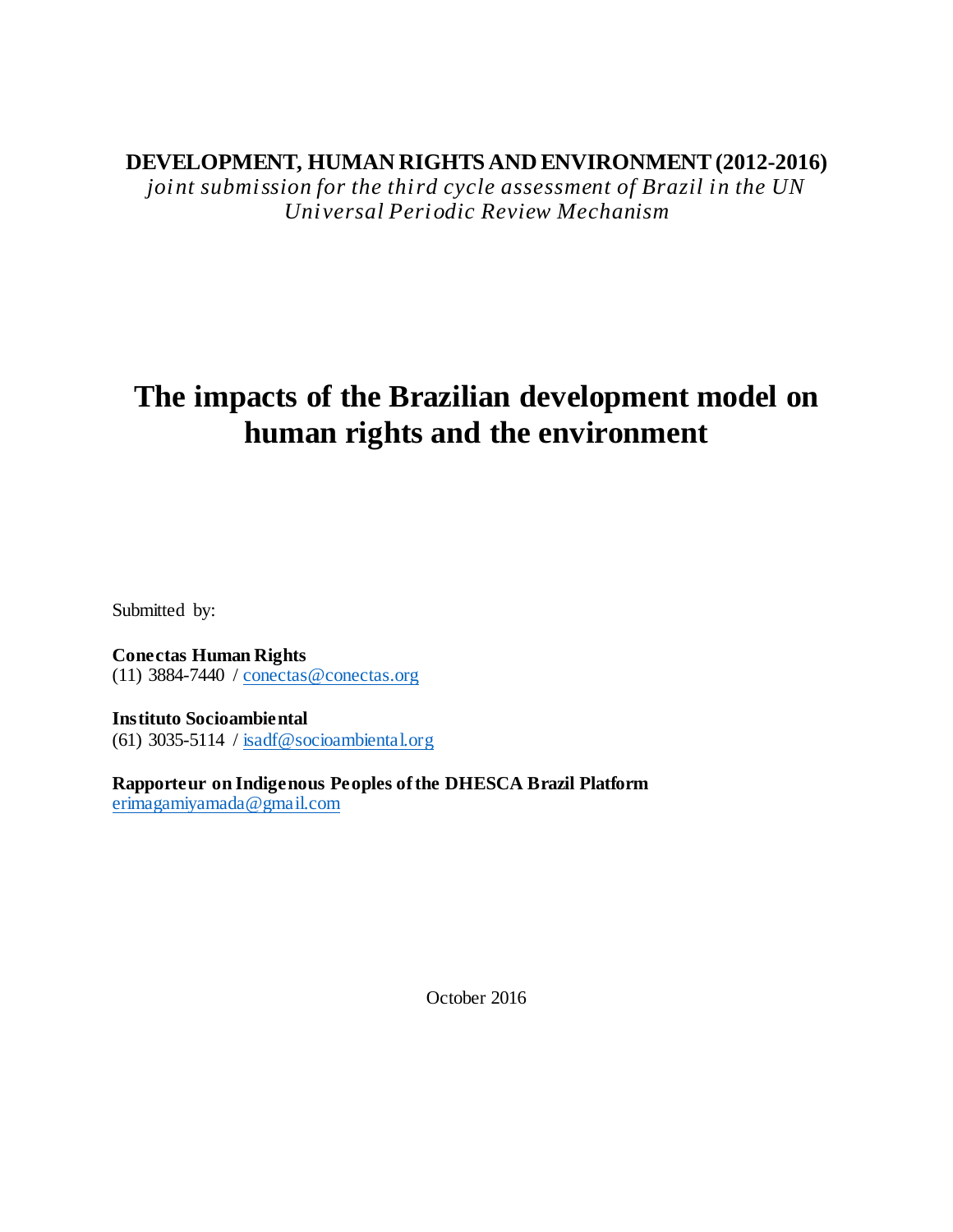### **I. Introduction**

1. Brazil is by most means characterized as a developing country. Accordingly, it is critical to make the country develop economically for the benefit of its population. However, growth is being sought through a predatory, human rights violating and socially and environmentally unsustainable development model.

2. The lenience with this aggressive model occurs at two levels: (a) the government (and State) and (b) in the business sector. This is because this economic model generates short-term benefits for these two actos. Companies are profit-driven, while the government - at the federal, state and municipal levels - profits from royalties, foreign exchange inflows and jobs generation. This explains why the current irresponsible, extractive-intensive model gets its support among businesses and public sectors alike.

# **II. The Brazilian Development Model**

3. In this context there are sectors of society which constantly advocate for an economic model based on three main activities: i) implementation of major infrastructure projects; ii) mining and iii) agribusiness. The large infrastructure projects are presented as crucial to overcome our structural bottlenecks; ii) mining should be encouraged at all and at any cost in a world that sees a refashioned "division of labor" between developing and developed countries, and even within the former, where appetite for commodities by countries like China partly explain the increase production of countries like Brazil, and iii) agribusiness is usually portrayed as the historical comparative advantage of the country.

4. The Brazilian model makes it seem utopian any inclusive and sustainable potential. Large infrastructure projects are designed and implemented without meaningful consultation of the local and there does not seem to be any concern for the resulting environmental impacts, as noted by the Working Group on Business and Human Rights in its country-visit to Brazil, presented during its 32nd Session on June 2016. Mining - even when absent major disasters pollutes and silts rivers, erodes soil, cause health problems for workers and creates conflicts with indigenous peoples [1] .Agribusiness led big business to the countryside, dismantling small farmers, expanding slave labor, "normalizing" use of pesticides and reducing diversities of cultures. Deforestation and disrespect to the protection of biomes and ecosystems has become default in all these activities.

5. Human rights violations in infrastructure projects, extractives and agribusiness are recurrent in Brazil, a fact directly related to the development model adopted by the country and the legal and institutional architecture that is put in place to legitimize this developmental path, which saw its heyday in the ascendant cycle of the commodities, occurred between 2003 and 2013. During this period, the global ore imports jumped from US\$ 38 billion to US\$ 277 billion (an increase of 630%) [2] .This price change is accompanied by the adjustment in the behavior of the companies of the mining industry, which tend to press the licensing bodies in high-price periods (which seek to seize the good opportunities) and intensify production and reduction of costs in times of falling prices (seeking compensation for the reduction of their profits).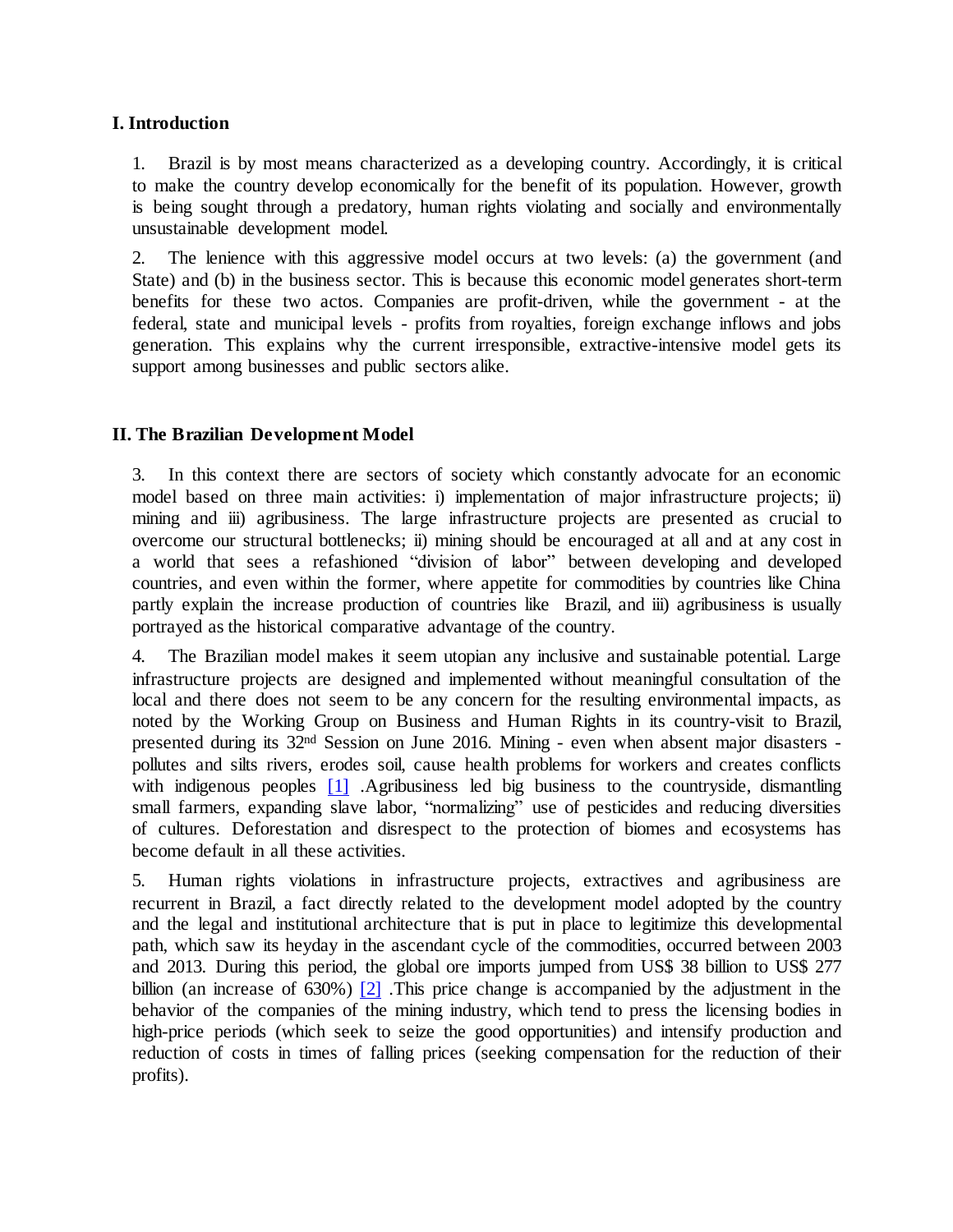#### **III. State Responsibility**

6. Brazilian's State responsibility in this context of violations is crucial both for its actions to roll back in protecting human rights as for its omission on some pressing issues.

7. So it is that, despite having diversified its economic matrix, the extractive and agroexport sectors play a central role in Brazil's twenty-first century. It is from this perspective that it must be interpreted Government support for such sectors through tax subsidies, grants and direct and indirect investments through the Brazilian Development Bank (BNDES).

8. The BNDES, despite having a diversified portfolio of loans and investments, lacks a satisfactory environmental policy. Its Environmental and Social Policy consists only of general guidelines, constituting a true example of an imbalanced model not to be followed, even when compared to some Brazilian private banks. The policy lacks concrete requirements to borrowers in critical issues such as indigenous peoples' rights.

9. The Proposed Amendment to the Constitution (PEC) No 65/2012 is one of the main signs that the Brazilian State is rowing against the protection of the environment and human rights, as it reduces the environmental licensing procedure from three to one single step. By providing that the mere presentation of Preliminary Study of Environmental Impact Assessment (EIA) binds the decision of the environmental agency to authorize the execution of the project, the bill in practice extinguishes the environmental licensing process. This procedure is in true violation of constitutionally recognized fundamental rights, notably the right of everyone to an ecologically balanced environment and a healthy quality of life and the fundamental rights of the people impacted by projects.

- 10. The Brazilian Congress recently approved a new legal framework for public-private partnerships in the country, the Investment Partnership Program (IPP). The IPP applies to infrastructure and privatization projects elected as "priority" by a Council composed only by government entities. This program unduly creates a regime whereby the environmental licensing is fast-tracked, eschews social participation, even from affected communities, and makes sensitive information about the development projects confidential.
- 11. The panorama of the Brazilian government position on the consultation and free, prior and informed consent (FPIC) in the international sphere is also concerning. In the first stage of review of the safeguard policies of the World Bank the Ministry of Finance, responsible for Brazil's position in this multilateral organization, suggested that the language referring to FPIC adopted by the Bank was very extensive. The Brazilian government claimed [3] that the three principal international instruments on the rights of indigenous peoples (Convention 169 ILO, the United Nations Declaration on the Rights of Indigenous Peoples and the Final Document of the World Conference Indigenous Peoples) require FPIC only in cases of resettlement of indigenous population or storage and disposal of hazardous materials in indigenous territory. This narrow interpretation is incompatible with the understanding set at the international level, as demonstrated by the Inter-American Court of Human Rights in the Case Saramaka vs.Suriname [4], which ruled that effective participation should always take place in the case of major development projects or investments affecting indigenous peoples, since the projects' early preparatory phases.
- 12. On the second draft of the Environmental and Social Framework for the World Bank's Investment Project Financing it caused particular surprise the position of the Brazilian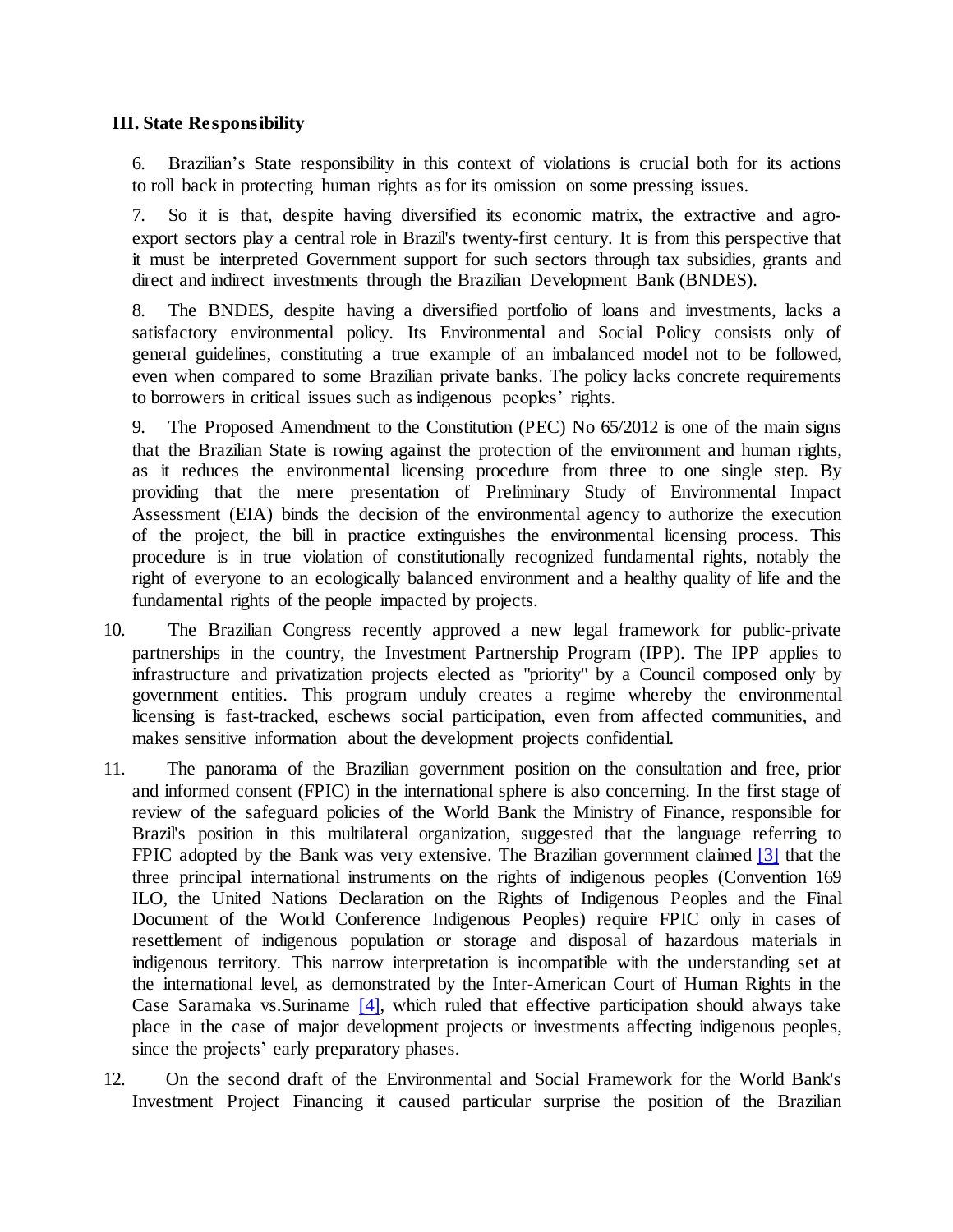government regarding the restatements of the Environmental and Social Standard No. 7 (PAS7): Indigenous Peoples [5]. In addition to being submitted to the World Bank without any meaningful consultation with indigenous peoples, the Brazilian proposal deployed ambiguous expressions which were confusing and inconsistent with the language contained in the main international instruments for the protection of rights of indigenous peoples. The Brazilian government seeks to shift the FPIC only to the projects' implementation phase, not including the design and conception phases.

- 13. The final text [6] approved by the Bank despite not having fully incorporated the Brazilian suggestions, relativized the right to FPIC, restricting it to cases where it is required and conditioning FPIC to the so-called "collective community support", making a clear setback to what had been previously suggested.
- 14. The recent loan of \$ 300 million [7] made by the New Development Bank to the BNDES is another step backwards in terms of transparency and social control. In addition to the lack of any consultation process there is no concern with elementary imperatives of public administration - such as transparency. Indeed, so far there is no available information on the destination of the BRICS Bank loan in Brazil, providing the BNDES with a true "blank check."
- 15. The environmental policy of the New Development Model, to which Brazil is a member, conditions the application of the social and environmental criteria (ESS) to the existence of adverse impact potential, without, however, establish criteria for such [8]. There is a clear step backwards in that sense, since the text of the policy for an open interpretation and leaves to the discretion of the authority to decide when a project will have or no an adverse or potential impact.
- 16. Even where there is more robust legal protection, there has been great difficulty for enforcement of social and environmental legislation. This is because most of the fiscalization bodies suffer from structural deficiencies. The Federal Indian agency (FUNAI) currently operates with only 36% of its capacity due to the lack of staff and effective restructuring. This situation has worsened in the past four years with the growing budget cuts in areas that specifically affect the demarcation of indigenous lands and care for indigenous peoples in the municipalities. In some units of FUNAI there is a single employee to work with the entire indigenous population of their jurisdiction.
- 17. The scrapping of the environmental monitoring activity capacity of the State is evident in the reduced number of civil servants in charge of monitoring the environmental licensing of polluting activities, as well as the environmental management of its impacts. So while the environmental federal agency, the Ibama, has only 429 servers; the Funai has only 15 servers to monitor the environmental licensing of 564 projects affecting indigenous peoples. Similarly, the Palmares Cultural Foundation, in charge of monitoring development projects that affect quilombola (afro-descendant) communities, has only 3 servers to monitor the effectiveness of mitigation and compensation measures of 273 property developments.
- 18. Another good example of the deficiencies with the oversight of these sectors could be seen in the largest environmental waste dam disaster in human history [9] .As will be better developed below, the situation of dams in the southeastern state of Minas Gerais is of absolute lack of supervision. Before the tragedy at Mariana dam disaster the number of agents responsible for overseeing more than 120 dams was only three [10] .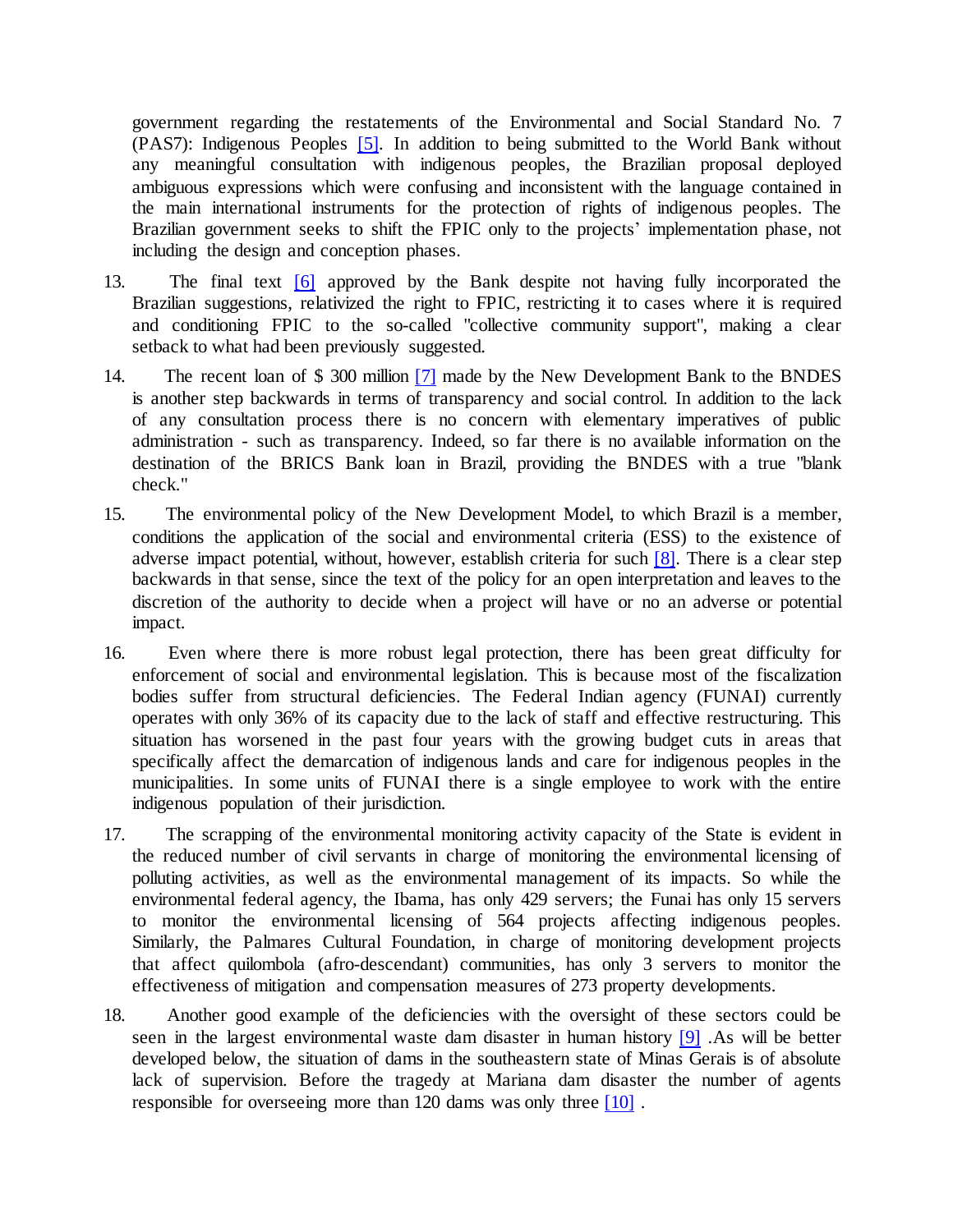- 19. All these setbacks have been criticized not only from civil society, but also from international organizations. The collapse of Fundão dam, a result of the irresponsible conduct of Samarco and its parent companies, BHP Billiton and Vale, was addressed by the Working Group on Business and the UN Human Rights [11] .The WG regretted the magnitude of the disaster and criticized the lack of consultation by government and the companies with the affected population and criticized the limitations of the reparatory and compensatory measures.
- 20. The UN Special Rapporteur for Indigenous Peoples [12] criticized the current threats on the right of indigenous peoples in Brazil. She highlighted the violence, threats and murder indigenous relating to land disputes. She reaffirmed the need for continuity in the demarcation of land – especially in the most violent areas – as a pre-requisite to the pacification of such conflicts. The Tapajós dam complex and the Belo Monte dam were cited as emblematic cases where the right to the FPIC was denied for the indigenous population.

#### **Recommendations:**

- A) It is necessary to ensure the right to FPIC in large infrastructure projects, as well as the right to consultation in each and every stage in the remediation process.
- B) The strengthening of the Environmental and Social Policy and a robust and protective framework for the BNDES.
- C) The continuity of the demarcation of indigenous peoples' lands.
- D) That the Brazilian states abstains from rolling back on the rights of vulnerable groups, indigenous peoples rights and the environmental licensing process. These mechanisms and rights should be fully respected, protected and fulfilled.

# **IV. Business Enterprises**

- 21. State and private actors specifically business enterprises are in many occasions allies in this context of widespread violations. National and transnational companies seeking high profit margins at the expense of protecting human rights are helping to put forward n unsustainable growth model. In this sense, the negative impact of companies takes place in two main areas: i) communication strategies and ii) in directly in the form of violations.
- 22. The communication strategy of mining companies in the regions where they operate has produced a pro-mining speech, restricting the monitoring of potential risks by cutting public contestation. Through the development of "political and socioeconomic diagnostics," "dialogue meetings" and the financing of social projects in the communities close to their enterprises, mining companies act carefully in social stabilization, in order to manage the necessary conditions to continue to explore with lower cost extractive activities in the region. Finally, when risks are converted into actual damages, the passivity of the population is in addition to a modus operandi that is far from deterring companies of acting irresponsibly (and therefore create disincentives), thus perpetuating the prevailing business practices and making human rights violations "business as usual".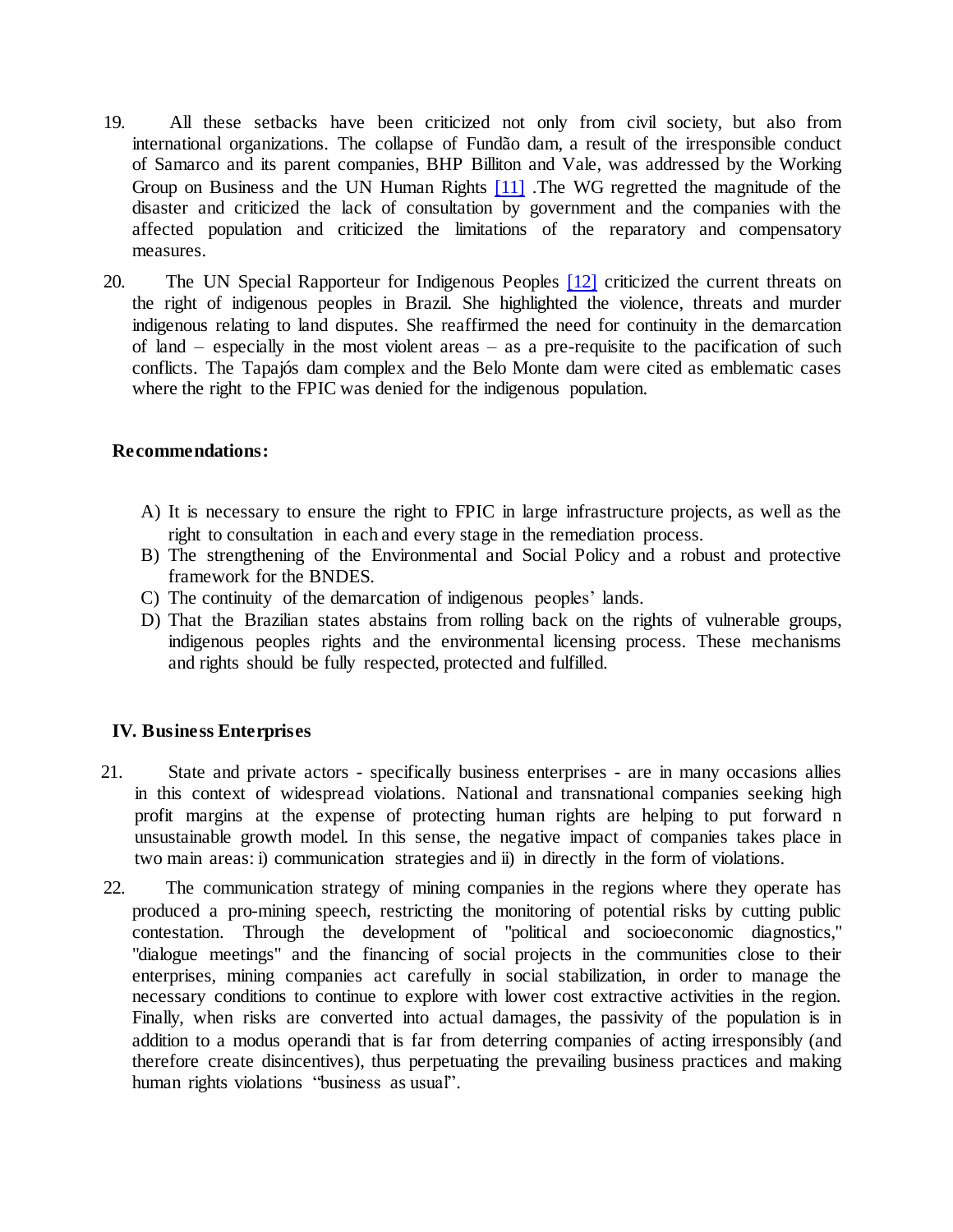- 23. Environmental management in Brazil requires the reconciliation of economic exploitation of the minerals with environmental conservation, since mining is a source of great potential of environmental impacts, as evidenced in the disaster of the dam collapse of the Doce River.
- 24. On November 5, 2015 the dam of Fundão, owned and controlled by Samarco Mineração SA (an international joint venture between Vale and BHP Billiton), burst in Mariana (MG), unleashing a wave of destruction with at least 32 billion cubic meters of tons of toxic mud in region, including the North Gualaxo rivers, Caramel and Doce. In the days that followed the tragic event, the mud travelled more than 600 km and reached the mouth of the Rio Doce, in the Atlantic Ocean.
- 25. After destroying the Bento Rodrigues District, the flood of the tailings mud caused severe damage and forced the displacement of communities in Camargos, Claudio Manuel, Paracatu Up, Paracatu Low, Stones, Barretos, Gesteira and Barra Longa. When it made its way to the Doce River, the mud still went through Santa Cruz do Escalvado, Belo Oriente, Periquito, Pedra Corrida, Alpercata, Governador Valadares, Tumiritinga, Galileia, Resplendor, Quatituba, Itueta, Aimorés, Baixo Guandu, Colatina, Marilândia, Linhares, Regência and Povoação, affecting directly and indirectly a total of 3.2 million people [13]. These are just the affected sites recognized by the companies, because in fact they encompass more than 220 cities, plus several traditional communities, including indigenous peoples, who although not directly affected by the mud as Bento Rodrigues and Barra Longa, were severely affected by the interruption of water supply of the Rio Doce for consumption, agriculture, fishing and the like activities, which remain severely affected due to lack of conclusive information about the quality and safety of water and its possible toxicity [14].
- 26. Data shows that 80% [15] of the houses of the 2,000 inhabitants of Bento Rodrigues district were destroyed by the flood of mud that reached three meters. The death toll so far is 19 people [16] .
- 27. Among the violations committed by the Brazilian government and private companies are the absence of emergency assistance to victims, the noncompliance with the duty of information and violation of the rights to water, health, housing, life and physical integrity, as well as violations of other social and cultural rights. The tragedy made it clear that both the State and the responsible companies, Samarco, Vale and BHP Billiton are unprepared to deal with an environmental and human disaster situation of large proportions such as these.
- 28. Regarding the right to access to information and participation prior to the accident, it is important to emphasize that there was no public participation in the preparation of a contingency plan and not even the proper information to affected communities on the procedures in case of emergency. These documents should have been made public and widely distributed before the tragedy. What preliminary investigations show is that even an audible alarm system to warn the communities located around the venture of an accident at the dam was missing, nor were people trained to assist families. Moreover, the environmental impact study for the project underestimated the number of families that could be potentially harmed by a failure of the dam [17].
- 29. With regard to the post-failure of the dam, the breach of the right to information on social and environmental risks and on the safety of water occurred on several fronts. As the mud was advancing in the Rio Doce, the municipalities had to urgently cut water collection from the river, because of the lack of conclusive reports on the mud toxicity or the drinkability of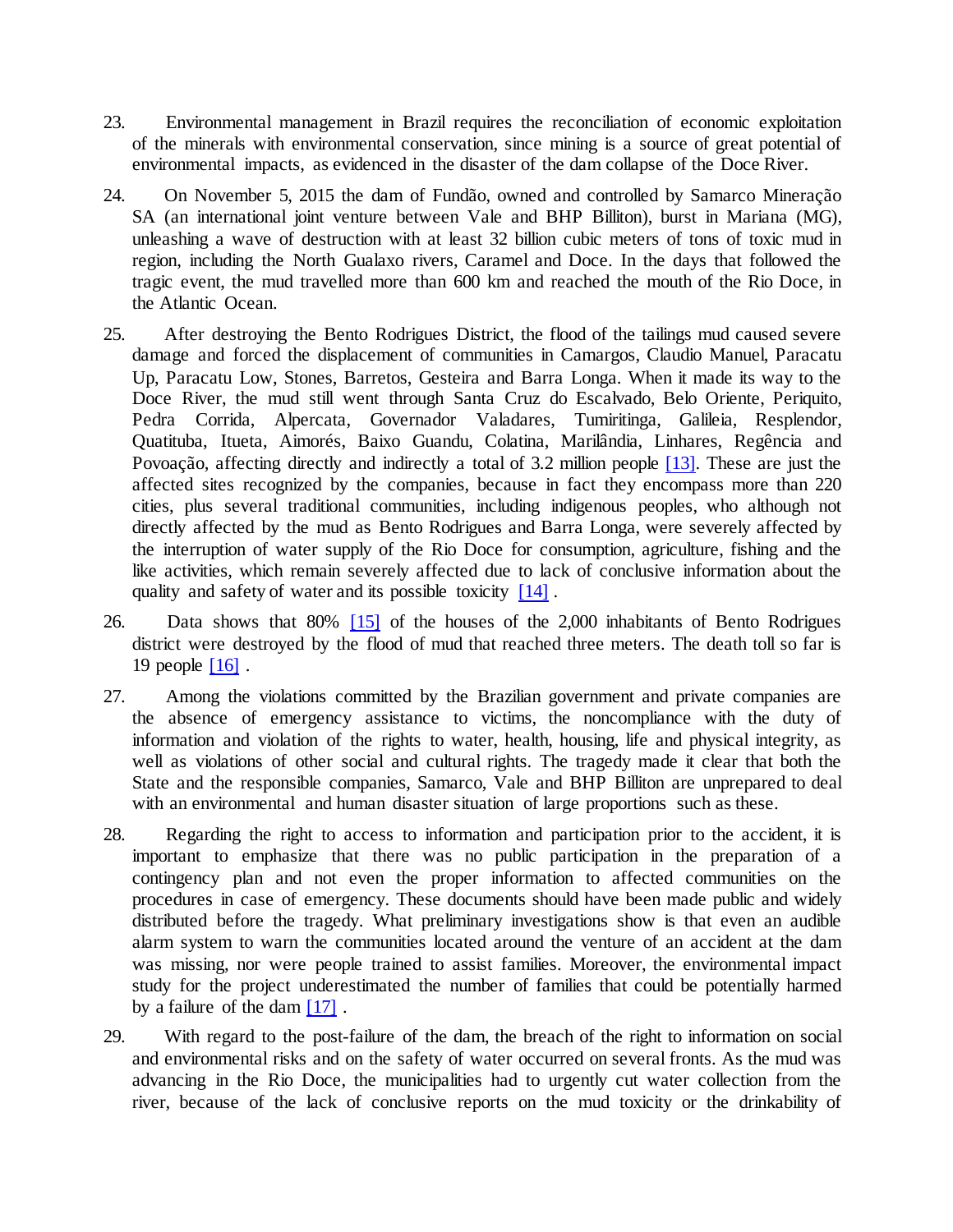water, especially with respect to the level of heavy metals. Although there are reports pointing to the presence of heavy metal above the limits established by legislation and its inadequacy for consumption [18], some cities resumed the collection and treatment directly from the Rio Doce, taking advantage of the use of chemical and organic substances to facilitate the decantation of the substances that cause water turbidity and decreased oxygen.

- 30. On March 2016, a settlement agreement between the three companies and Brazilian authorities was reached under the auspices of a civil lawsuit filed by the public authorities. A "Term Adjustment of Conduct" ("TAC") signed between the parties to the original case was sent to court approval. On May 5, 2016, the Federal Court of the 1st Region ractifies the agreement [19].
- 31. The agreement provides that Samarco will pay R \$ 4.4 billion by 2018 and a minimum of R\$ 20 billion in the next 15 years to cover and repair damages. The company has undertaken to develop and implement 17 environmental plans and 22 socio-economic programs. In addition, the agreement provides that Samarco will pay R\$ 500 million in compensatory measures to improve sanitation infrastructure of towns along the Rio Doce [20] .
- 32. The ractification of the court settlement has been strongly criticized by civil society organizations and representatives of the affected communities. A coalition of over 100 civil society organizations and social movements condemned the ratification of the agreement by its procedural and substantial shortcomings [21]. The organizations stated that companies should not have the final word on the reparation of the diffuse and collective rights harmed by their actions and omissions, especially the compensation to the families whose lives have been destroyed as a result of the disaster.
- 33. The fundamental right of the affected individuals and communities to have access to effective administrative and judicial remedies has been violated by the approval of the Agreement (ICCPR [22], Article 3, a, b; DUHC [23], Article 8; UN Guiding Principles on Business and Human Rights, Principles 22, 25, 26; Rio Declaration [24] , Principle 10)
- 34. In its preamble, the agreement creates a "preclusive effect"  $[25]$  with respect to any other disaster-related legal actions, in the sense that any legal claim that has the same object or has any "linkage" to the settlement agreement proposed by any "legitimate agent" is, under that provision, automatically terminated. This provision violates the Brazilian Constitution because it strips bodies such as the Public Ministry and the Public Defenders from their constitutional powers to propose class actions on behalf of affected communities and the collective interest. Affected communities have not consented to relinquish their right to an effective judicial remedy, since they were not consulted at any stage of negotiation and ratification of the agreement. This right is actually inalienable because it is enshrined in a constitutional provision. Article 5, XXXV of the Brazilian Constitution establishes that "no law shall exclude any threat or violation of the right of enjoyment of the judiciary." The agreement requires the victims to accept compensation offers and reparations under the agreement, stating that anyone who does not agree to the terms of the negotiations is automatically excluded from socioeconomic remediation programs contemplated therein (Article 36).
- 35. Currently the agreement is suspended by a ruling of the Superior Court of Justice, dated July 01 2016 [26] . This decision was based in the Brazilian State duty to repair and on the human rights obligations of the involved business enterprises, as well as the illegality and illegitimacy of an agreement that does not involve meaningful participation of communities.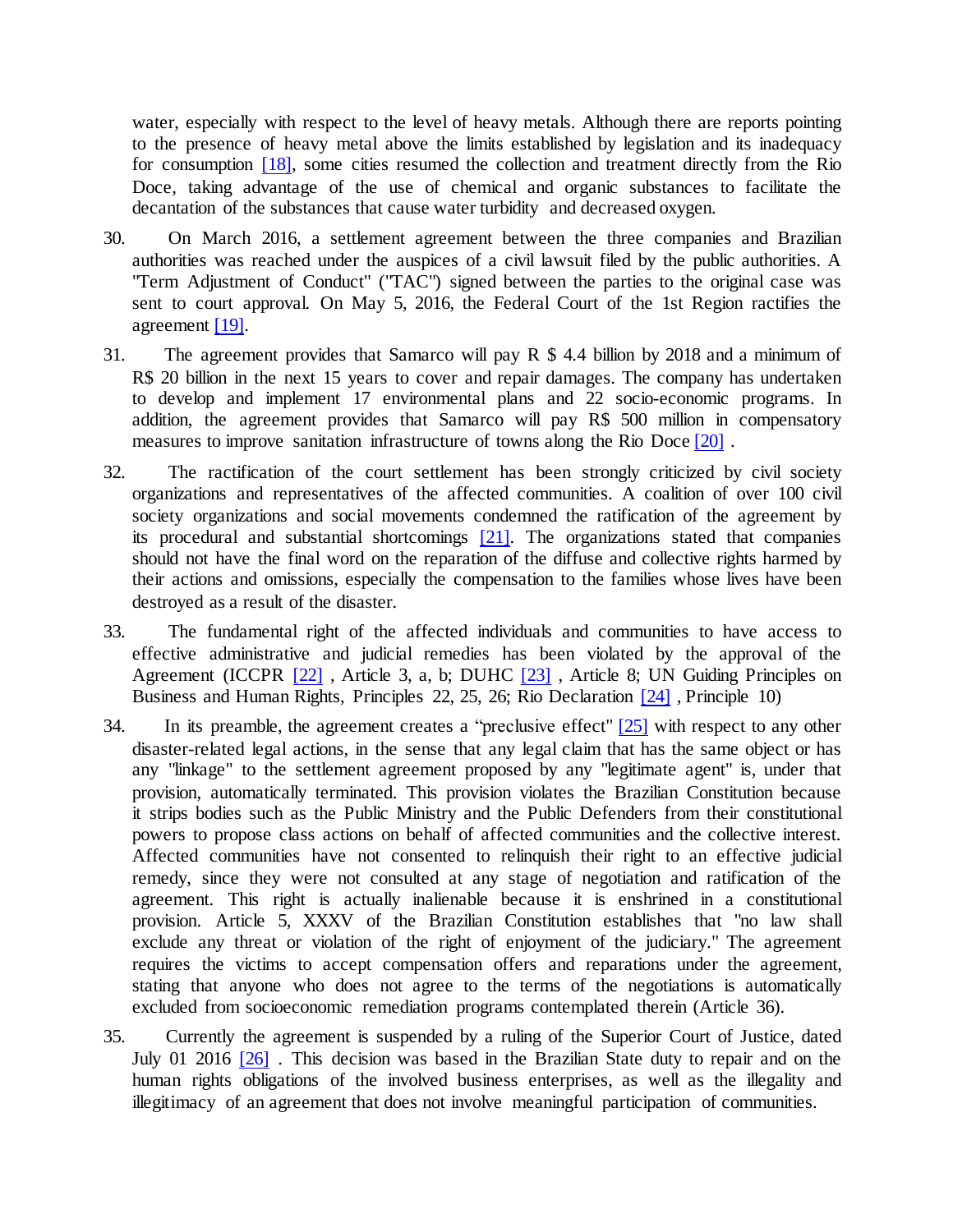#### **Recommendations:**

- A) The Brazilian State should ensure that business enterprises meet the minimum international standards of protection of human rights. Special attention should be given to the right to an effective remedy and to the strict liability for environmental damages.
- B) It is urgent that the Brazilian State requires businesses to build rights-compatible, inclusive, transparent and accessible consultation mechanisms to incorporate the demands of affected communities and civil society during early stages of projects and during reparation processes.
- C) The Brazilian State should hold businesses to account for their violations on fundamental rights, including by requiring that they adopt processes of human rights due diligence and by lifting any impediment to an effective and speedy judicial remedy.

[6] Available at:<http://consultations.worldbank.org/Data/hub/files/consultation-template/review-and-update-

world-bank-safeguard-policies/en/materials/the\_esf\_clean\_final\_for\_public\_disclosure\_post\_board\_august\_4.pdf  $\gg$ . Accessed: September 28, 2016.

[7] BRICS Bank Gives \$ 811 Million in First Round Green Energy Loans.Available at:.

<Http://www.bloomberg.com/news/articles/2016-04-18/brics-bank-gives-first-china-loan-to-solar-project-dailysays> Access: September 28th.1/

[8] The text says: "2.Environmental and socialstandard Applies **ifthe project is Likelytohave potential adverse environmental and / or social risks andimpacts.** "

[9] Available at:.<Http://www.valor.com.br/empresas/4394768/desastre-em-mariana-eo-maior-acidente-combarragens-em-100-anos> Access:28in September1/

[10] Experts criticize lack of control dams in MG. Available at:

<http://g1.globo.com/economia/noticia/2016/03/especialistas-criticam-falta-de-fiscalizacao-barragens-em-mg.html>. Access:28 September1/

[11] Available at: <https://documents-dds-

ny.un.org/doc/UNDOC/GEN/G16/096/43/PDF/G1609643.pdf?OpenElement>. Access:28September1/

[12] Available at: <https://documents-dds-

ny.un.org/doc/UNDOC/GEN/G16/174/05/PDF/G1617405.pdf?OpenElement>. Access:28September1/

[13] GlobalJustice.**Valede Lama: Inspection report Mariana after the breaking ofthe dam Fundão**

**waste.January Available at: <http://issuu.com/ju** sticaglobal/ docs/ vale\_de\_lama> Access:. September 28.1/

<sup>[1]</sup> Mining.Available at:.<Https://www.socioambiental.org/pt-br/retranca/mineracao> Accessedon:28 September.1/

<sup>[2]</sup> In the case in Brazil, Brazilian mineral production increased by 550% between 2001 and 2011 (IBASE. BNDES and the mining industry.**BNDES NoSecrets,** No. 04, February 2015.Available at: <http://www.ibase.br/bndes/wpcontent/plugins/google-document-embedder/load.php?d=http%3A%2F%2Fwww.ibase.br%2Fbndes%2Fwp- content 2Fuploads% 2F2015% 2F10%% 2FO-BNDES-and-Industry-Extractive-Mineral.pdf> Access:. September 28.1/

<sup>[3]</sup> Available at <http://www.conectas.org/arquivos/editor/files/Posicao%20Gov%20Brasileiro.pdf>. Access 28of September 2016.

<sup>[4]</sup> Available at: <http://www.corteidh.or.cr/docs/casos/articulos/seriec\_185\_ing.pdf>.Accessed in September 3rd, 2010.

<sup>[5]</sup> Available at:<http://www.conectas.org/arquivos/editor/files/letter\_brazil\_-\_world\_bank\_ess\_policies\_review\_- \_15mar16.pdf>.Accessed in September 3rd, 2010.